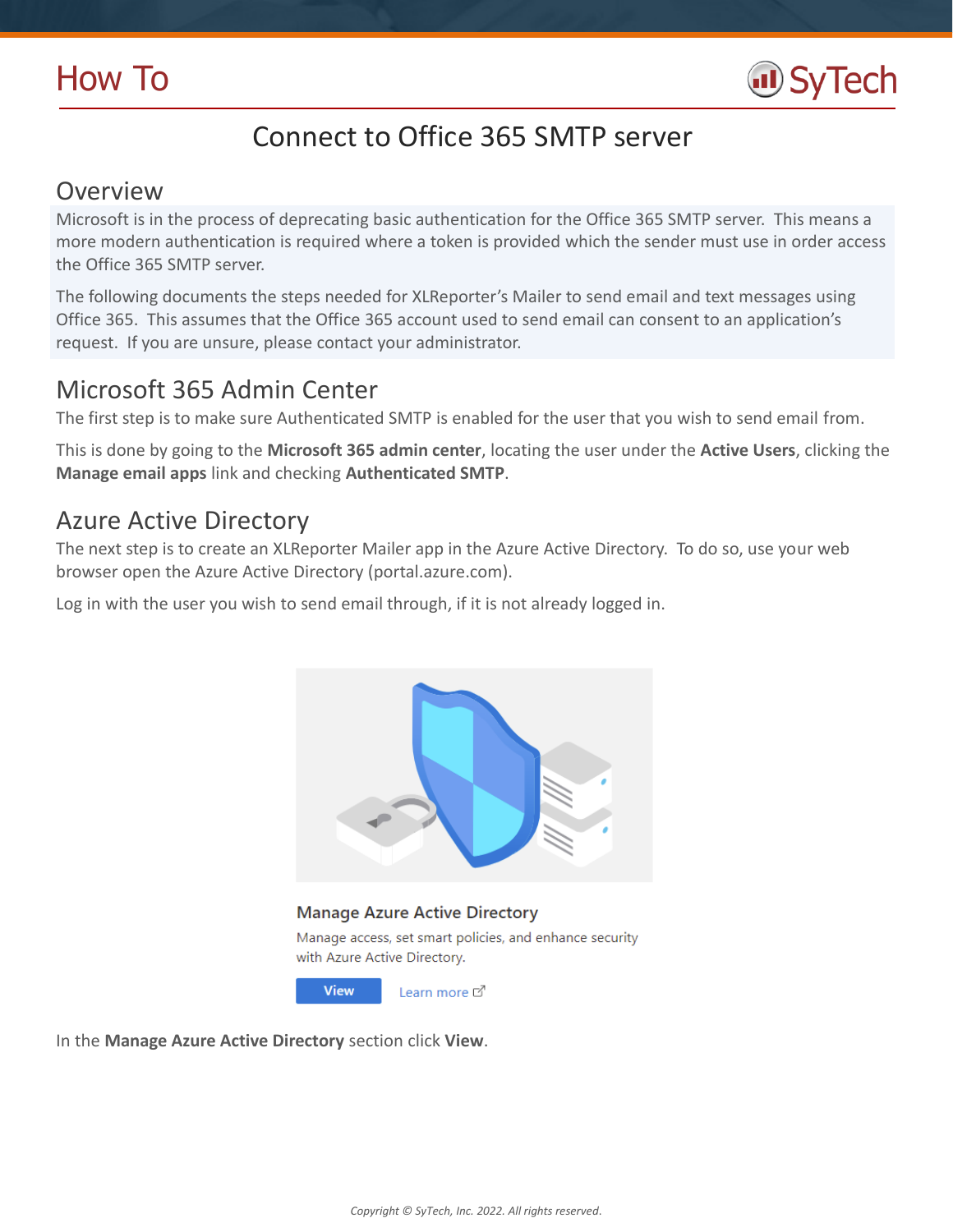| Manage                             |  |  |  |  |  |  |
|------------------------------------|--|--|--|--|--|--|
| <b>A</b> Users                     |  |  |  |  |  |  |
| <b>A</b> Groups                    |  |  |  |  |  |  |
| <b>■■</b> External Identities      |  |  |  |  |  |  |
| <b>A.</b> Roles and administrators |  |  |  |  |  |  |
| Administrative units               |  |  |  |  |  |  |
| <b>Enterprise applications</b>     |  |  |  |  |  |  |
| $\Box$ Devices                     |  |  |  |  |  |  |
| App registrations                  |  |  |  |  |  |  |
| Identity Governance                |  |  |  |  |  |  |
| ■ Application proxy                |  |  |  |  |  |  |

On the left side, under **Manage**, select **App registrations**. In **App registrations** on the right, select **New registration**.

| <b>Register an application</b>                                                                                                                                                                                             |  |  |  |  |
|----------------------------------------------------------------------------------------------------------------------------------------------------------------------------------------------------------------------------|--|--|--|--|
|                                                                                                                                                                                                                            |  |  |  |  |
| * Name                                                                                                                                                                                                                     |  |  |  |  |
| The user-facing display name for this application (this can be changed later).                                                                                                                                             |  |  |  |  |
| <b>XLReporter Mailer</b><br>$\checkmark$                                                                                                                                                                                   |  |  |  |  |
|                                                                                                                                                                                                                            |  |  |  |  |
| Supported account types                                                                                                                                                                                                    |  |  |  |  |
| Who can use this application or access this API?                                                                                                                                                                           |  |  |  |  |
| Accounts in this organizational directory only (SyTech, Inc. only - Single tenant)<br>0                                                                                                                                    |  |  |  |  |
| Accounts in any organizational directory (Any Azure AD directory - Multitenant)                                                                                                                                            |  |  |  |  |
| Accounts in any organizational directory (Any Azure AD directory - Multitenant) and personal Microsoft accounts (e.g. Skype, Xbox)                                                                                         |  |  |  |  |
| Personal Microsoft accounts only                                                                                                                                                                                           |  |  |  |  |
| Help me choose                                                                                                                                                                                                             |  |  |  |  |
|                                                                                                                                                                                                                            |  |  |  |  |
| Redirect URI (optional)                                                                                                                                                                                                    |  |  |  |  |
| We'll return the authentication response to this URI after successfully authenticating the user. Providing this now is optional and it can be<br>changed later, but a value is required for most authentication scenarios. |  |  |  |  |
| http://localhost:3017/<br>Web                                                                                                                                                                                              |  |  |  |  |

Set **Name** to *XLReporter Mailer*. Under the **Redirect URI** section, select **Web** and then specify *http://localhost:Port/* where *Port* is an open port number on your system (typically port *3017* is not used by anything). Click **Register** at the bottom to register the application.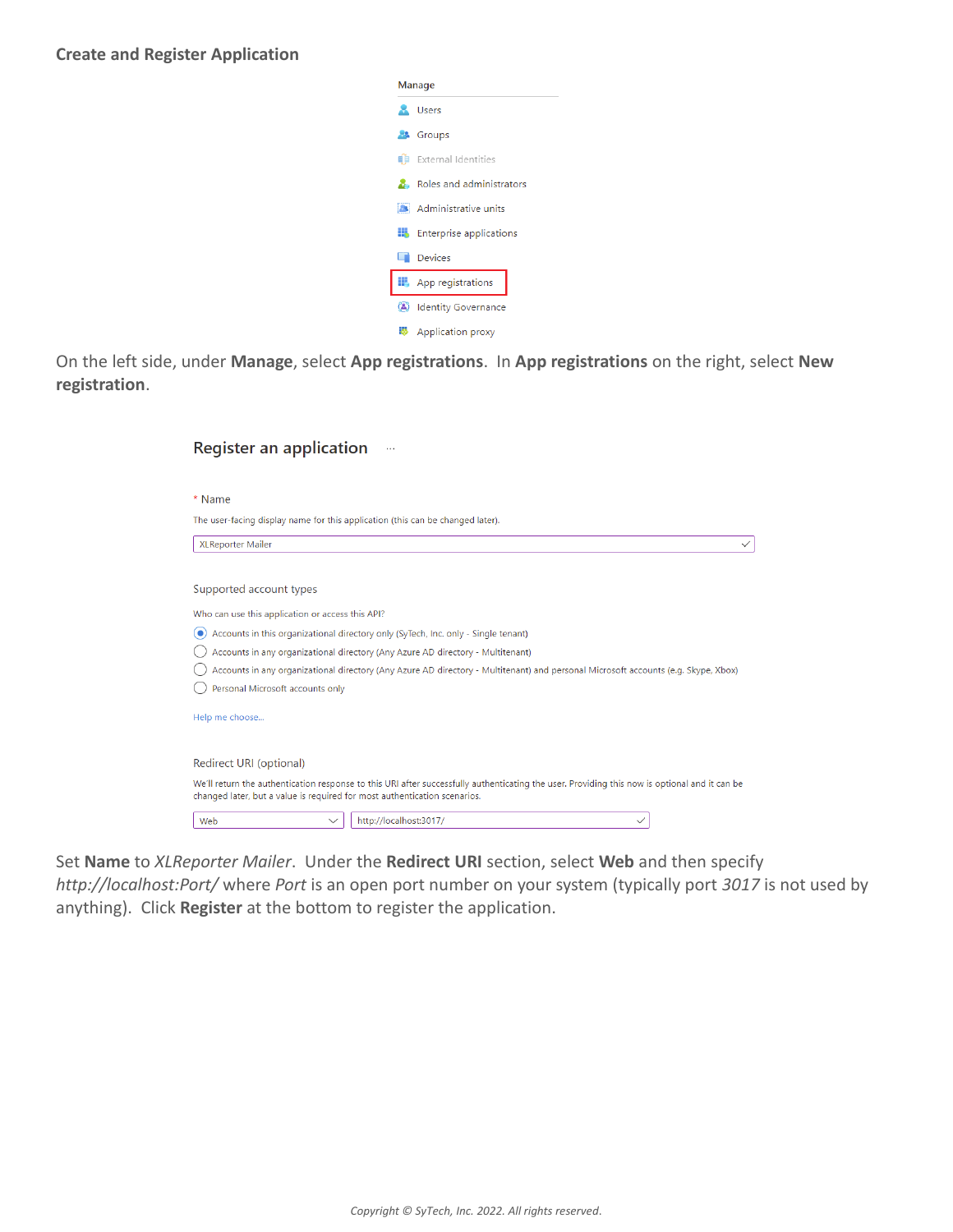### **Add Permissions**

Now permissions need to be added. Select API permissions on the left side. The following permissions need to be added:

| $+$ Add a permission $\checkmark$ Grant admin consent for SyTech, Inc. |                               |           |                                                     |                           |       |
|------------------------------------------------------------------------|-------------------------------|-----------|-----------------------------------------------------|---------------------------|-------|
|                                                                        | <b>API / Permissions name</b> | Type      | <b>Description</b>                                  | Admin consent requ Status |       |
|                                                                        | $\vee$ Microsoft Graph (5)    |           |                                                     |                           | 0.0.0 |
|                                                                        | offline access                | Delegated | Maintain access to data you have given it access to | <b>No</b>                 |       |
|                                                                        | openid                        | Delegated | Sign users in                                       | No.                       |       |
|                                                                        | profile                       | Delegated | View users' basic profile                           | <b>No</b>                 | 0.0.0 |
|                                                                        | SMTP.Send                     | Delegated | Send emails from mailboxes using SMTP AUTH.         | <b>No</b>                 |       |
|                                                                        | User.Read                     | Delegated | Sign in and read user profile                       | <b>No</b>                 |       |

Permissions are added by clicking Add a permission, selecting Microsoft Graph, Delegated permissions and then checking the ones listed. The offline access, openid and profile permissions are found under OpenId permissions and SMTP.Send is found under SMTP.

### **Create a Client Secret**

Select **Certificates & Secrets** on the left side. On the right side, click **New client secret**.

In **Add a client secret**, set a **Description** and when it **Expires**. Click **Add** when complete.

Be sure to record the **Value** for the secret you just created. This is the only time it will be visible, and you will need to provide it to XLReporter.

### **Identify Information**

The application configuration is now complete. The following information must be identified and provided to XLReporter:

• Port

The port number specified in the Redirect URI. If you do not recall, you can view this in the **Overview** by clicking **Redirect URIs**.

- Client ID The client ID can be found in the Azure Active Directory by selecting **Overview** on the left side. **Application (client) ID** is listed directly under **Display Name**.
- Client Secret

The client secret value should have been recorded in the previous step.

- OAuth 2.0 authorization endpoint (v2) In the **Overview**, click **Endpoints** at the top. The **OAuth 2.0 authorization endpoint (v2)** is the first one listed.
- OAuth 2.0 token endpoint (v2) In the same **Endpoints** display, **OAuth 2.0 token endpoint (v2)** is the second one listed.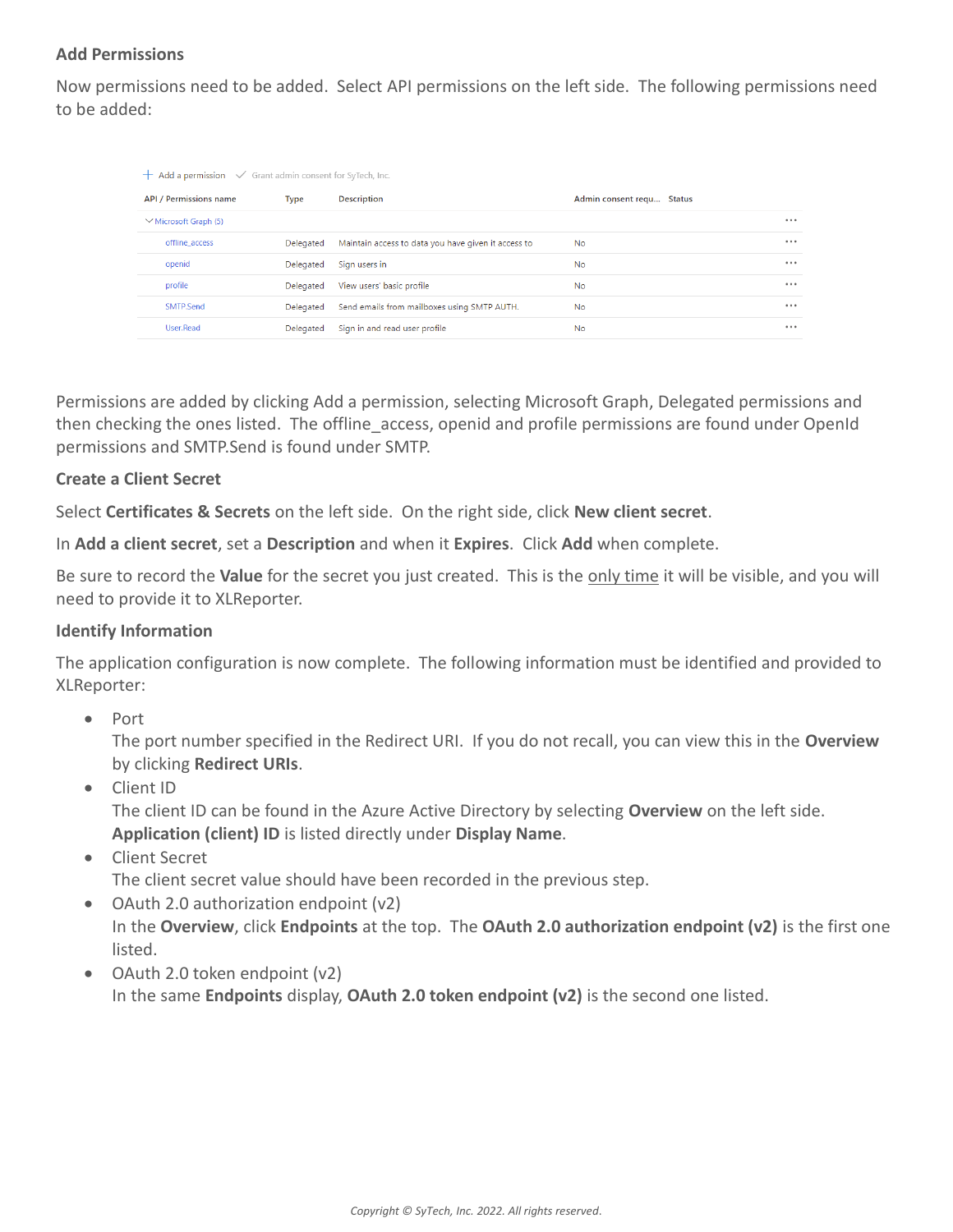## Windows Firewall

If the Windows Firewall is enabled on the machine where XLReporter is installed, the XLReporter Mailer application should be allowed to communicate through Windows Defender Firewall. You will need administrator privileges to do this.

Open the **Windows Defender Firewall**. Click **Allow an app or feature through the Windows Defender Firewall**.

To add, click **Change settings** at the top. Scroll to the bottom and click **Allow another app…**

Browse to **C:\XLReporter\bin** (assuming XLReporter is installed on the C drive) and select **XLRiMailDesign.exe**. Click Add.

**XLReporter Mail Designer** should now appear in the list. Check to enable the appropriate networks.

Please note that if this step is skipped, when attempting to authenticate you may receive a message from Windows Defender Firewall prompting to allow the application to communicate. This will require administrator privileges right at that time which may not be readily available which is why this step is strongly recommended.

## Mail Designer **Office 365 Setup**

In the Mail Designer, under the **Edit** menu select *Office 365*.

| Office365 Mail Server Setup                   |                                                                                                                              | × |
|-----------------------------------------------|------------------------------------------------------------------------------------------------------------------------------|---|
| Port<br>Client<br>ID<br>Secret                | 3017<br>12354565-abcd-12xyz-gdfadfadlfkjas-2234<br>                                                                          |   |
| Endpoints<br>Authorization (v2)<br>Token (v2) | https://login.microsoftonline.com/xxxxxxx-yyyyyyyy-12342345-<br>https://login.microsoftonline.com/xxxxxxx-yyyyyyyy-12342345- |   |
|                                               | <b>Get Token</b><br>Reset                                                                                                    |   |
|                                               | OK<br>Cancel                                                                                                                 |   |

Specify the information recorded from the previous step. When completed click **Get Token**.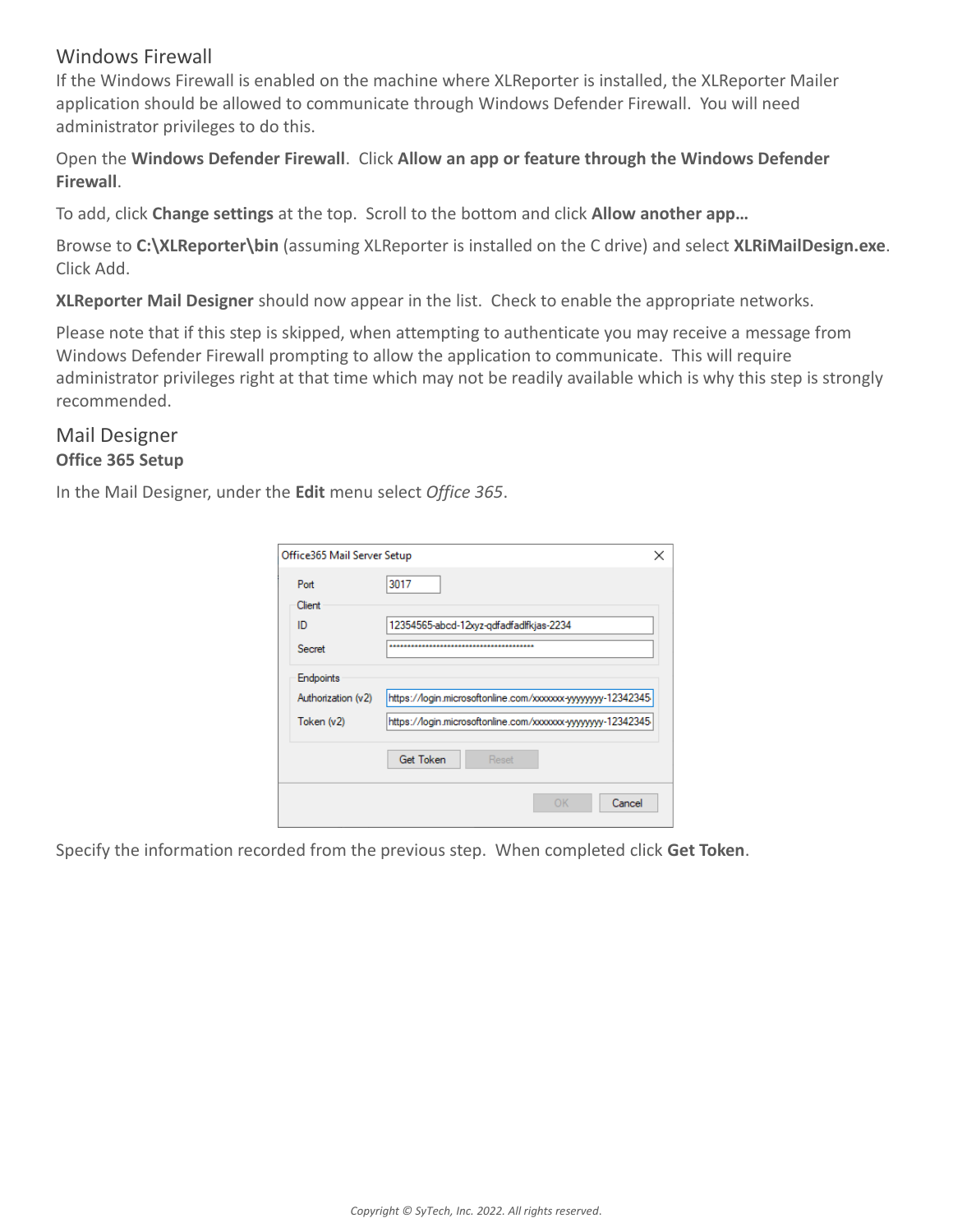#### **Permissions requested**

**XLReporter Mailer** sytech.com

#### This application is not published by Microsoft.

This app would like to:

| $\vee$ View your basic profile                                                                                                                                                                                                   |
|----------------------------------------------------------------------------------------------------------------------------------------------------------------------------------------------------------------------------------|
| Maintain access to data you have given it access to                                                                                                                                                                              |
| Access to sending emails from your mailbox.                                                                                                                                                                                      |
| Accepting these permissions means that you allow this app to use<br>your data as specified in their terms of service and privacy<br>statement. You can change these permissions at<br>https://myapps.microsoft.com. Show details |
|                                                                                                                                                                                                                                  |
| Does this app look suspicious? Report it here                                                                                                                                                                                    |

The **Office 365 Verification** window opens. If you are not logged in, log in as the user to send email through. For **Permissions requested**, click **Accept**. This will retrieve your token and close the verification window. Click **OK** to save the settings.

The token generated will expire at some point in the future. During runtime, if the token is expired it will be automatically refreshed with Office 365 without any user intervention. If you would like to manually refresh the token, you can access these settings and click the **Refresh** button to do so. Click **OK** to save the settings.

If you need to generate a new token (for instance, if you want to change the account with which to send email or your **Client Secret** has expired), you can do so by accessing these settings and clicking the Reset button. You can then enter the required information and click **Get Token** to generate a new token. Click **OK** to save the settings.

#### **Server Setup**

| Server               | ×                  |  |  |  |  |
|----------------------|--------------------|--|--|--|--|
| <b>Friendly Name</b> | Server (SMTP)      |  |  |  |  |
| Server               |                    |  |  |  |  |
| Server (SMTP)        | smtp.office365.com |  |  |  |  |
| Port Number          | Use Default<br>587 |  |  |  |  |
| Encryption           | <b>STARTTLS</b>    |  |  |  |  |
| Logon Information    |                    |  |  |  |  |
| Name                 | admin@sytech.com   |  |  |  |  |
| Password             |                    |  |  |  |  |
|                      | Use Anonymous      |  |  |  |  |
| Sender Information   |                    |  |  |  |  |
| Name                 | Plant Admin        |  |  |  |  |
| Email                | admin@sytech.com   |  |  |  |  |
| Send Test Email      |                    |  |  |  |  |
|                      | OK<br>Cancel       |  |  |  |  |

When configuring the SMTP server, under **Logon Information**, the **Password** does not need to be specified because authenication is now done using the token established in the previous step.